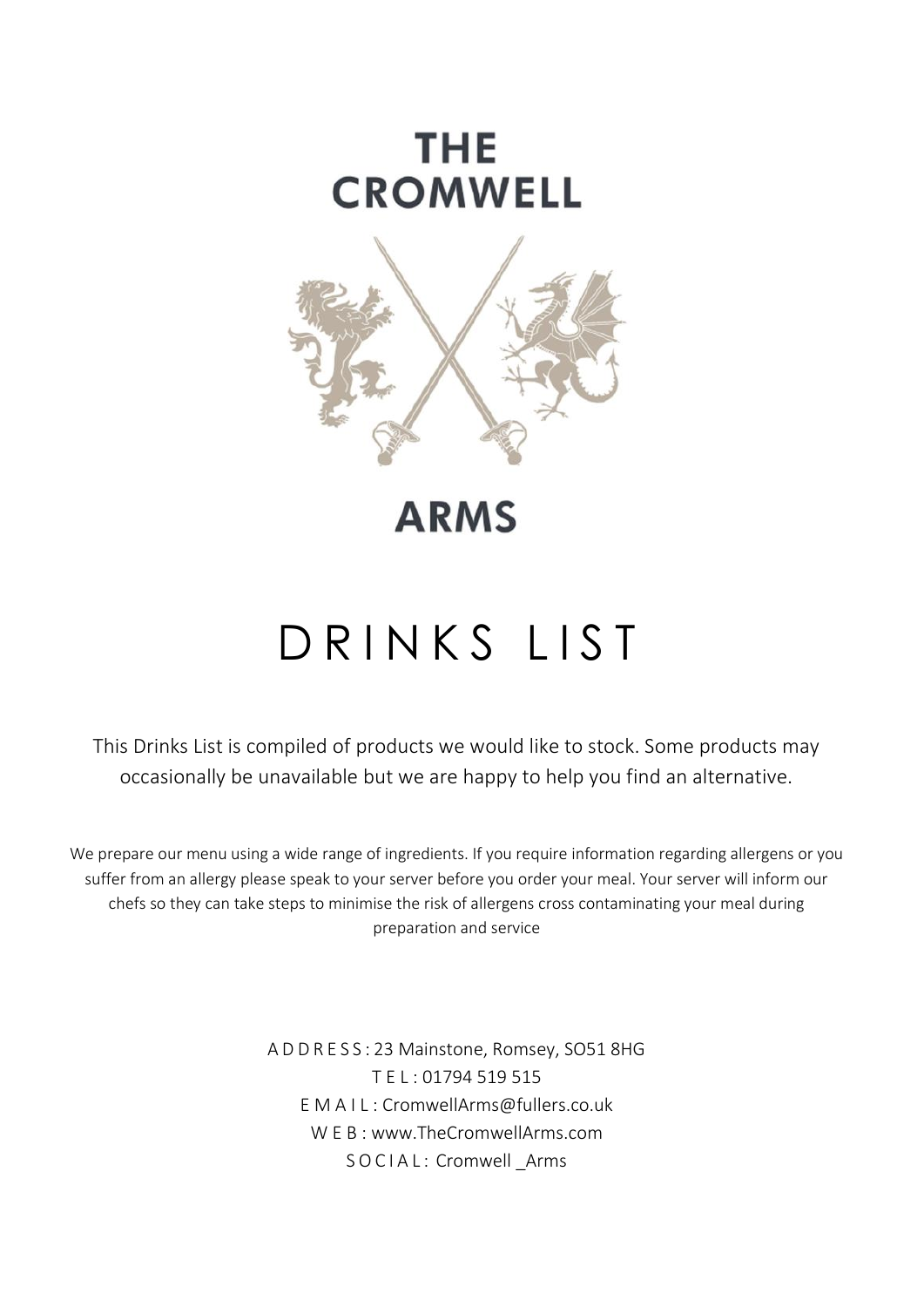## A B O IIT IIS

The Cromwell Arms shares its name with some iconic people and features of British history. An example is Oliver Cromwell, an English military and political leader who later became Lord Protector of the Commonwealth of England. Another one is the Cromwell Tank, which is a British WWII tank. Could this be the inspiration behind the name? We can't say for sure. However, whether it's coincidental or not, we are proud of the history that our name invokes.

Romsey itself has been home to a number of prominent figures in history. The list includes William Petty, a philosopher and economist of the 17th century, the 19th century British Prime Minister Lord Palmerston and Louis Mountbatten, a 20th century soldier and statesman.

## UPCOMING FVENTS

## **MAKING YOUR CHRISTMAS**

 $\infty$ 

CHRISTMAS AT THE CROMWELL ARMS

While social distancing might have stopped Santa from bringing you everything you had hoped for last Christmas, here at The Cromwell Arms, we are pulling out all the stops to help Make your Christmas special in 2021.

Whether it's drinks, dinner or lunch, let us tempt you to spend the festive period with us and our delicious menu of freshly-cooked and lovingly prepared treats to tease, tempt and tantalise your tastebuds.

*VISIT OUR WEBSITE TO BOOK YOUR TABLE!*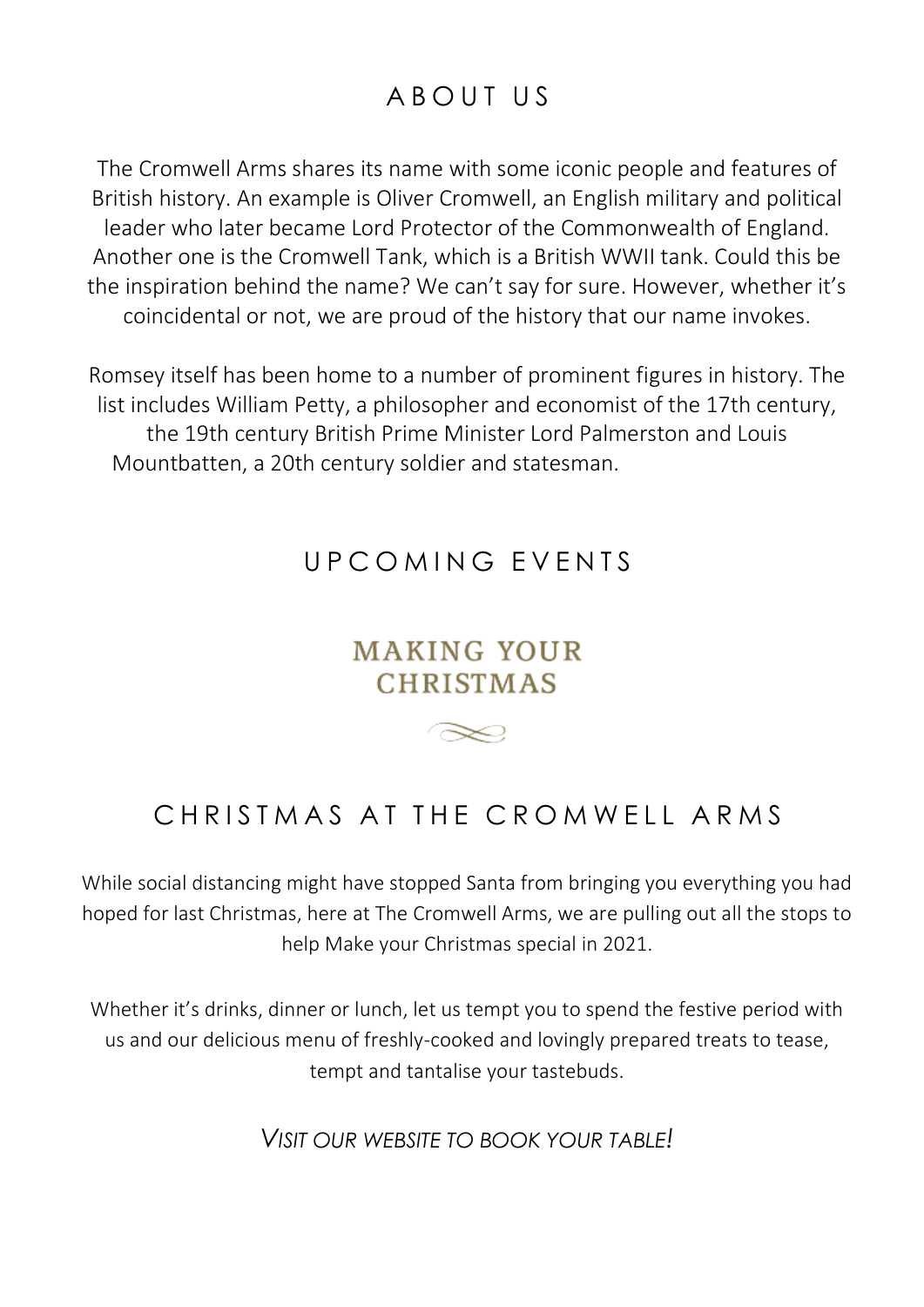## CASK ALES

FULLER'S LONDON PRIDE 4.1% 4.1% £4.65 *Known and loved for its smooth, distinctive malty base and rich balance of hop flavours, London Pride is the UK's favourite premium ale. It is complemented by well-developed hop character, from adding Target, Challenger and Northdown hops to the brew.*

FLACK MANOR ROMSEY GOLD 4.0% 4.0% £4.85 *A 2019 SIBA Gold award-winning premium ale, described as a crisp and refreshing pale golden ale with a soft mouthfeel. Balanced by UK Grown Cascade hops and the summer aromas and flavours of First Gold hops.*

### Seasonal & Guest Ales

*Please enquire at the bar to taste our ever-changing selection of guest beers and seasonal specials from Fuller's, Gale's and many local breweries, including Flack Manor of Romsey.*

## D R A U G H T B F F R & C I D F R

| <b>FULLER'S FRONTIER</b>                                                                             | LONDON, ENGLAND | 4.5% | £5.80 |
|------------------------------------------------------------------------------------------------------|-----------------|------|-------|
| Pours a bright golden colour & immediately offers up delicious fruit flavours delivering distinctive |                 |      |       |
| notes of citrus, passion fruit & melon.                                                              |                 |      |       |

| PERONI NASTRO AZURRO           | ROME, ITALY     | 5.1% | £5.90 |
|--------------------------------|-----------------|------|-------|
| AMSTEL                         | <b>HOLLAND</b>  | 4.1% | £4.90 |
| ASAHI                          | TOKYO, JAPAN    | 5.2% | £6.30 |
| <b>GUINNESS</b>                | DUBLIN, IRELAND | 4.1% | £5.35 |
| <b>BEAVERTOWN NECK OIL IPA</b> | LONDON, ENGLAND | 4.3% | £6.20 |
| MEANTIME ANYTIME IPA           | LONDON, ENGLAND | 4.7% | £6.15 |
| CORNISH GOLD CIDER             | DULOE, ENGLAND  | 4.5% | £5.30 |

*An immensely refreshing & creative blend of bittersweet and dessert apples with a light Champagne sparkle, fruity apple tones & a long dry finish.*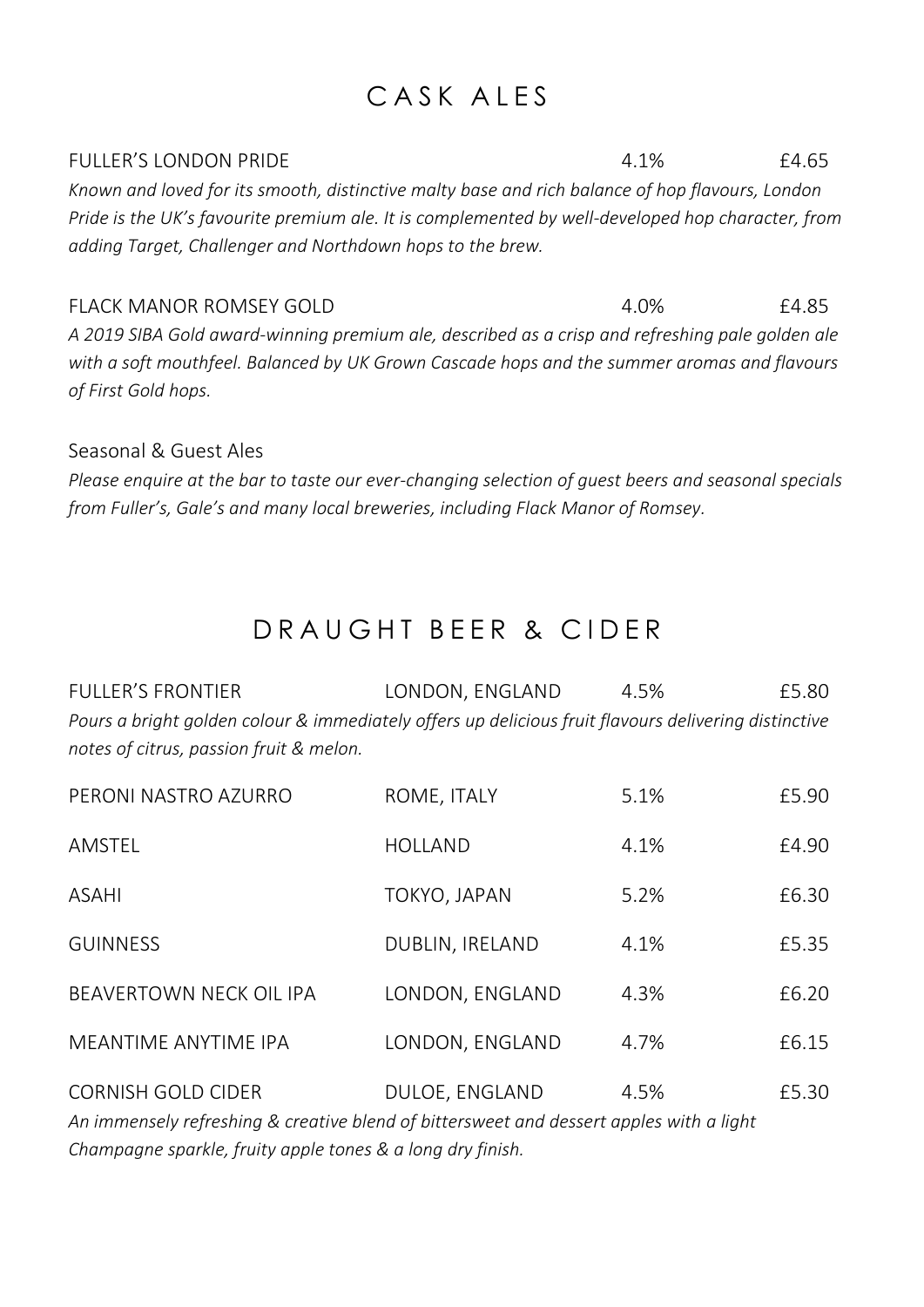## BOTTLED BEERS & CANS

| ASAHI                                                                                           | JAPAN           | 5.0% | £4.85 |
|-------------------------------------------------------------------------------------------------|-----------------|------|-------|
| PERONI GLUTEN FREE                                                                              | <b>ITAIY</b>    | 4.5% | £4.75 |
| The same delicate balance of bitterness & citrus as Peroni Nastro Azzurro, brewed with the same |                 |      |       |
| ingredients. A specific enzyme is added at the end of the brewing process removing the gluten.  |                 |      |       |
| PERONI NASTRO AZZURRO                                                                           | <b>ITAIY</b>    | 5.1% | £4.75 |
| HEINEKEN 0.0                                                                                    | THE NETHERLANDS | 0.0% | £3.55 |
| PERONI LIBERA                                                                                   | ITAI Y          | 0.0% | £3.65 |

## BOTTLED CIDERS

| OLD MOUT STRAWBERRY & POMEGRANATE (500ml) | 4.0% | £5.50 |
|-------------------------------------------|------|-------|
| OLD MOUT KIWI & LIME (500ml)              | 4.0% | £5.50 |
| OLD MOUT BERRIES & CHERRIES (500ml)       | 4.0% | £5.50 |



| SHEPPY'S LOW ALCOHOL CIDER (500ml) | 0.5% | £4.80 |
|------------------------------------|------|-------|
|                                    |      |       |

## GINGER BEER

CRABBIES GINGER BEER SCOTLAND 4.0% £5.50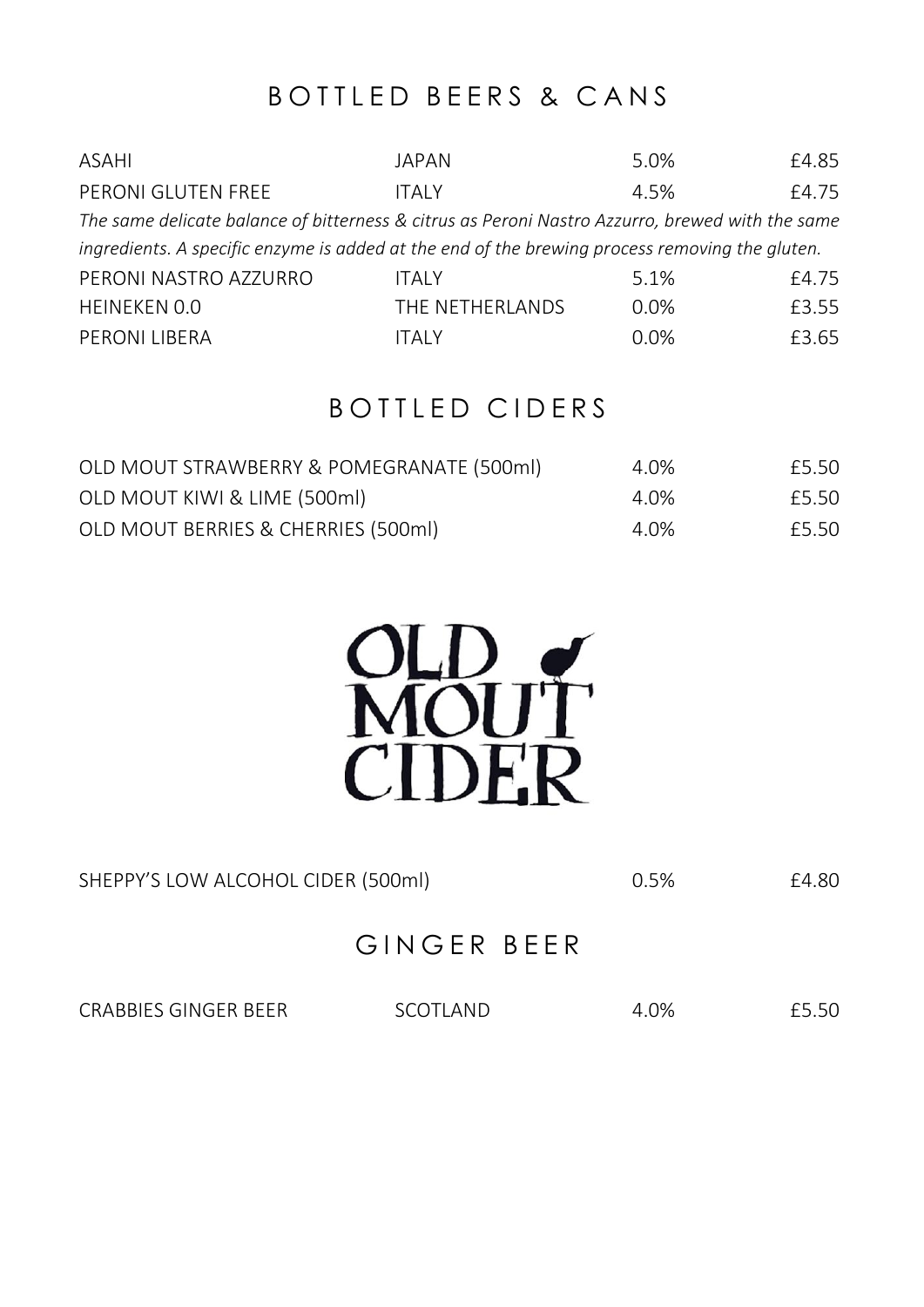## S P I R I T S

### V O D K A

| SMIRNOFF BLACK      | <b>RUSSIA</b>   | 40.0% | £3.70 |
|---------------------|-----------------|-------|-------|
| ABSOLUT             | SWEDEN          | 40.0% | £3.95 |
| ABSOLUT CITRON      | SWEDEN          | 40.0% | £4.30 |
| <b>BLACK COW</b>    | DORSET, ENGLAND | 40.0% | £4.70 |
| <b>SIPSMITH</b>     | LONDON, ENGLAND | 40.00 | £4.50 |
| CHASE ENGLISH VODKA | ENGLAND         | 40.0% | £4.50 |

*Voted the World's Best Vodka at the prestigious San Francisco Spirits Competition,* 

*Chase is in a class of its own!* 

### R U M

| <b>BACARDI CARTA BLANCA</b> | <b>CUBA</b>       | 40.0% | £3.55 |
|-----------------------------|-------------------|-------|-------|
| BACARDI CARTA NEGRA         | <b>CUBA</b>       | 40.0% | £4.35 |
| BACARDI CARTRA ORO          | <b>CUBA</b>       | 40.0% | £3.55 |
| <b>BACARDI OCHO</b>         | <b>CUBA</b>       | 40.0% | £4.55 |
| <b>LAMBS NAVY</b>           | U.K.              | 40.0% | £3.55 |
| MOUNT GAY ECLIPSE           | <b>BARBADOS</b>   | 40.0% | £3.75 |
| <b>KRACKEN SPICED</b>       | TRINIDAD & TOBAGO | 40.0% | £4.00 |

### W H I S K F Y – A M F R I C A N S

| JACK DANIEL'S               | TENNESSEE       | 40.0% | £4.00 |
|-----------------------------|-----------------|-------|-------|
| JACK DANIEL'S HONEY         | TENNESSEE       | 35.0% | £4.25 |
| <b>GENTLEMAN JACK</b>       | TENNESSEE       | 45.0% | £4.65 |
| JACK DANIEL'S SINGLE BARREL | TENNESSEE       | 43.2% | £6.05 |
| <b>BULLIET</b>              | <b>KENTUCKY</b> | 40.0% | £4.25 |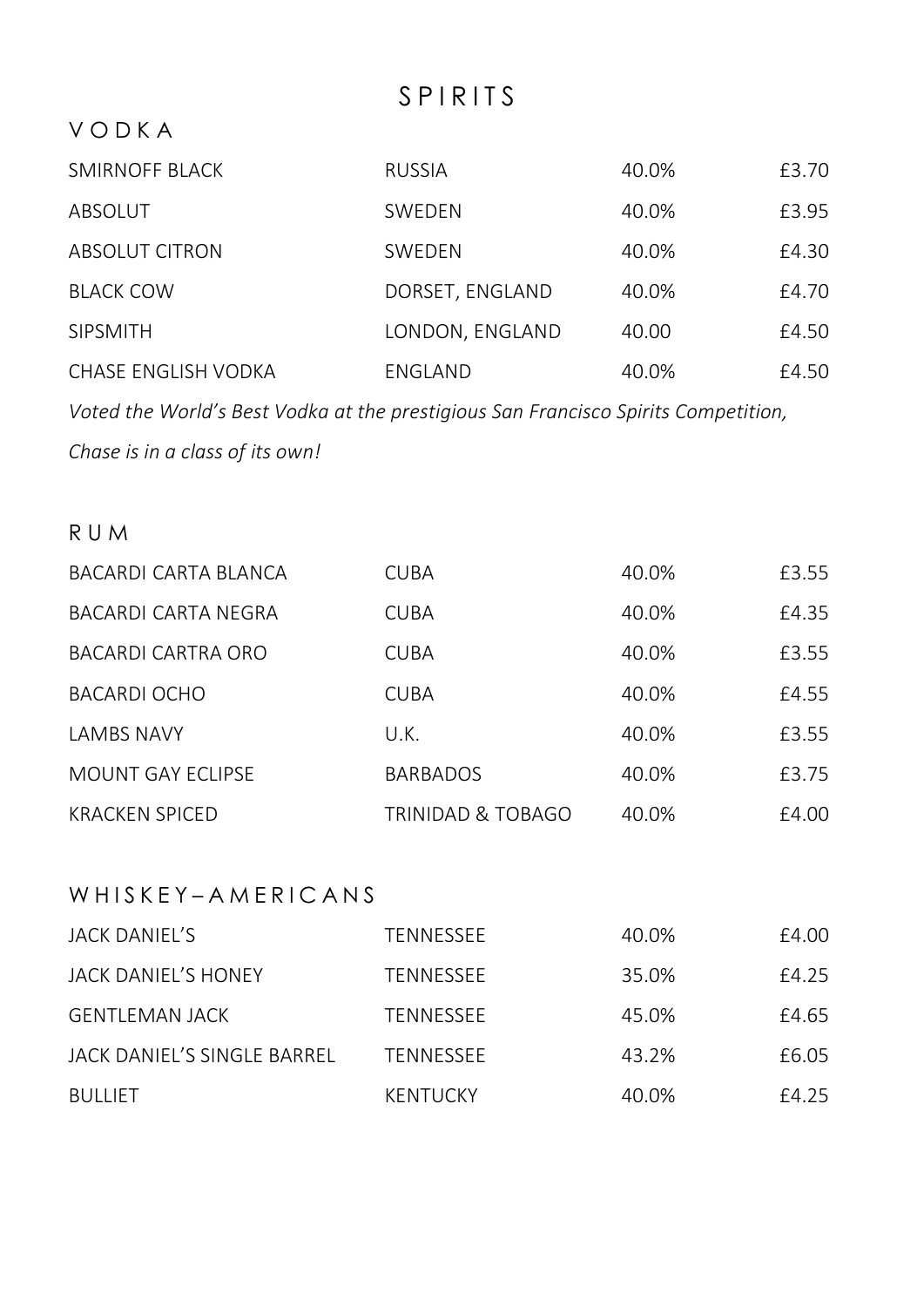## S P I R I T S

### WHIS KY-SINGLE MALTS

| LAPHROIG 10YR                                                                 | <b>ISLE OF ISLAY</b> | 45.8% | £4.60 |  |
|-------------------------------------------------------------------------------|----------------------|-------|-------|--|
| Full bodied smokiness brings out a rich fruity sweetness.                     |                      |       |       |  |
| LAGAVULIN 16YR                                                                | <b>ISLE OF ISLAY</b> | 45.8% | £4.95 |  |
| Rich and complex – the connoisseur's choice of Islay whisky                   |                      |       |       |  |
| <b>GLENMORANGIE 10YR</b>                                                      | <b>HIGHLANDS</b>     | 40.0% | £4.60 |  |
| "The Original" – medium bodied and gently warming with a bit of spice.        |                      |       |       |  |
| <b>BALVENIE 12YR</b>                                                          | <b>SPEYSIDE</b>      | 40.0% | £4.60 |  |
| Sweet with a good body and notes of spice & vanilla.                          |                      |       |       |  |
| <b>GLENFIDDICH 12YR</b>                                                       | <b>SPEYSIDE</b>      | 40.0% | £4.50 |  |
| Light, easy drinking and loved by millions.                                   |                      |       |       |  |
| AUCHENTOSHAN                                                                  | LOWLANDS             | 40.0% | £4.50 |  |
| Matured solely in American bourbon casks for a sweet, smooth, delicate taste. |                      |       |       |  |

### WHISKY-SCOTTISH BLENDS

| JOHNNIE WALKER RED     | KII MARNOCK     | 40.0% | £3.55 |
|------------------------|-----------------|-------|-------|
| CHIVAS REGAL           | ABERDEENSHIRE   | 40.0% | F4 25 |
| <b>MONKEY SHOULDER</b> | <b>DUFFTOWN</b> | 40.0% | £4.10 |

### WHISKY-THE IRISH

| JAMESONS       | IRFI AND | 40.0% | £3.95 |
|----------------|----------|-------|-------|
| BUSHMILLS 10YR | IRFI AND | 40.0% | £3.95 |

## C O G N A C

| MARTELL          | FRANCE | 40.0% | £3.95 |
|------------------|--------|-------|-------|
| <b>HENNESSEY</b> | FRANCE | 40.0% | £4 10 |
| REMY MARTIN VSOP | FRANCE | 40.0% | £4.85 |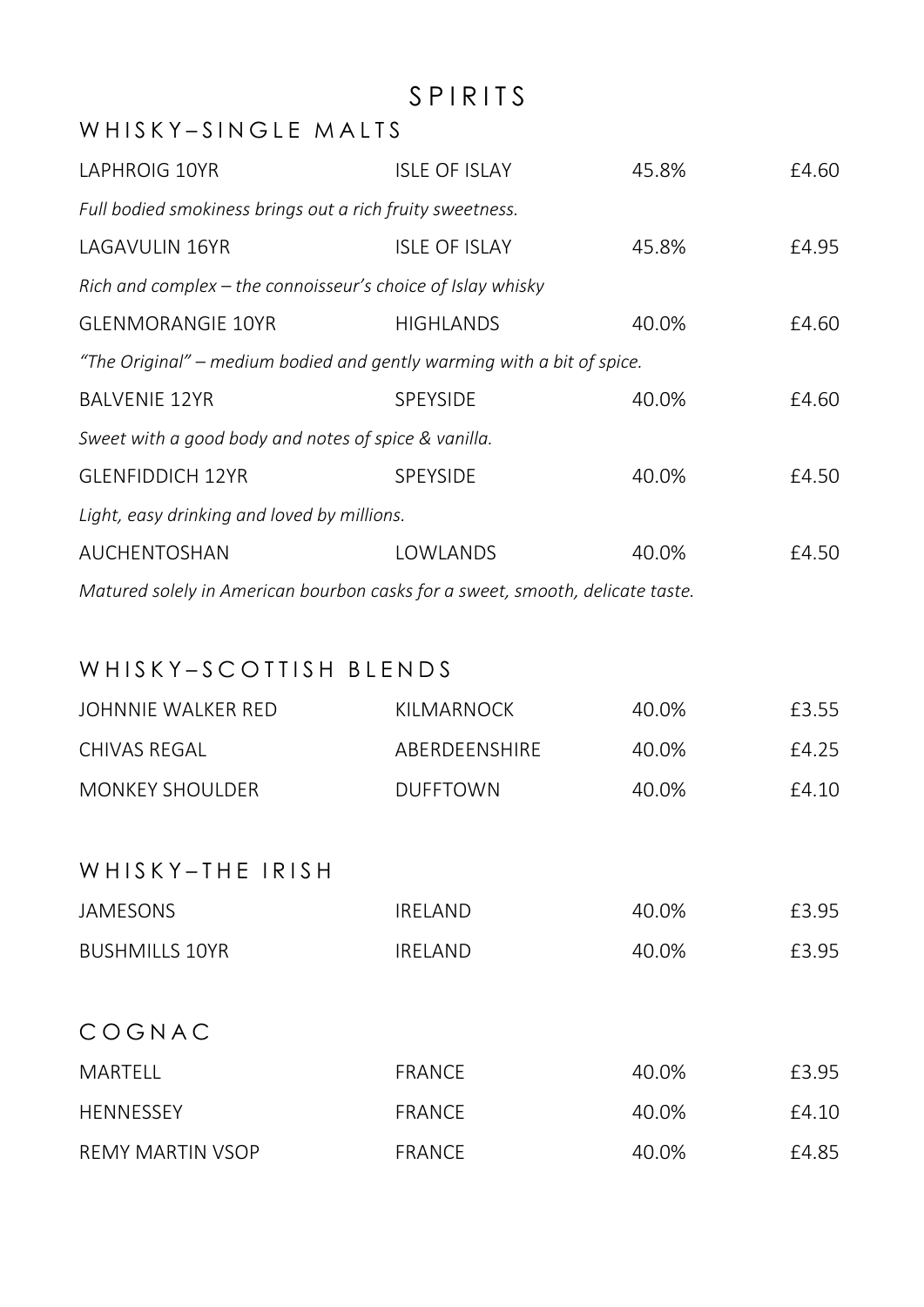## S P I R I T S

| TEQUILA                       |                |       |       |
|-------------------------------|----------------|-------|-------|
| PATRÓN AÑEJO                  | <b>MEXICO</b>  | 40.0% | £5.35 |
| PATRÓN XO CAFÉ                | <b>MEXICO</b>  | 35.0% | £4.35 |
| OLMECA GOLD                   | <b>MEXICO</b>  | 38.0% | £3.75 |
| OLMECA SILVER                 | <b>MEXICO</b>  | 38.0% | £3.75 |
| LIQUERS/APERITIFS             |                |       |       |
| AMARETTO                      | <b>ITALY</b>   | 28.0% | £4.10 |
| BAILEY'S (50ml)               | IRELAND        | 17.0% | £4.55 |
| COINTREAU                     | <b>FRANCE</b>  | 40.0% | £4.10 |
| MARTINI BIANCO (50ml)         | <b>ITALY</b>   | 15.0% | £3.35 |
| MARTINI EXTRA DRY (50ml)      | <b>ITALY</b>   | 15.0% | £3.55 |
| MARTINI ROSSO (50ml)          | <b>ITALY</b>   | 15.0% | £3.55 |
| PIMMS No. 1 (50ml)            | ENGLAND        | 25.0% | £3.35 |
| SOUTHERN COMFORT              | <b>USA</b>     | 35.0% | £4.10 |
| TIA MARIA (50ml)              | <b>JAMAICA</b> | 20.0% | £4.10 |
| <b>STICKIES</b>               |                |       |       |
| SAMBUCA WHITE                 | <b>ITALY</b>   | 38.0% | £3.90 |
| MALIBU                        | CARRIBEAN      | 21.0% | £3.75 |
| ARCHERS                       | ENGLAND        | 18.0% | £3.75 |
| <b>FORTIFIED WINES</b>        |                |       |       |
| FULLER'S RAMOS PORT (50ml)    | PORTUGAL       | 19.5% | £3.25 |
| TAYLOR'S TAWNY 10YR (50ml)    | PORTUGAL       | 15.0% | £3.60 |
| HARVEY'S BRISTOL CREAM (50ml) | <b>SPAIN</b>   | 17.5% | £3.45 |
| NOILLY PRAT (50ml)            | <b>FRANCE</b>  | 18.0% | £3.55 |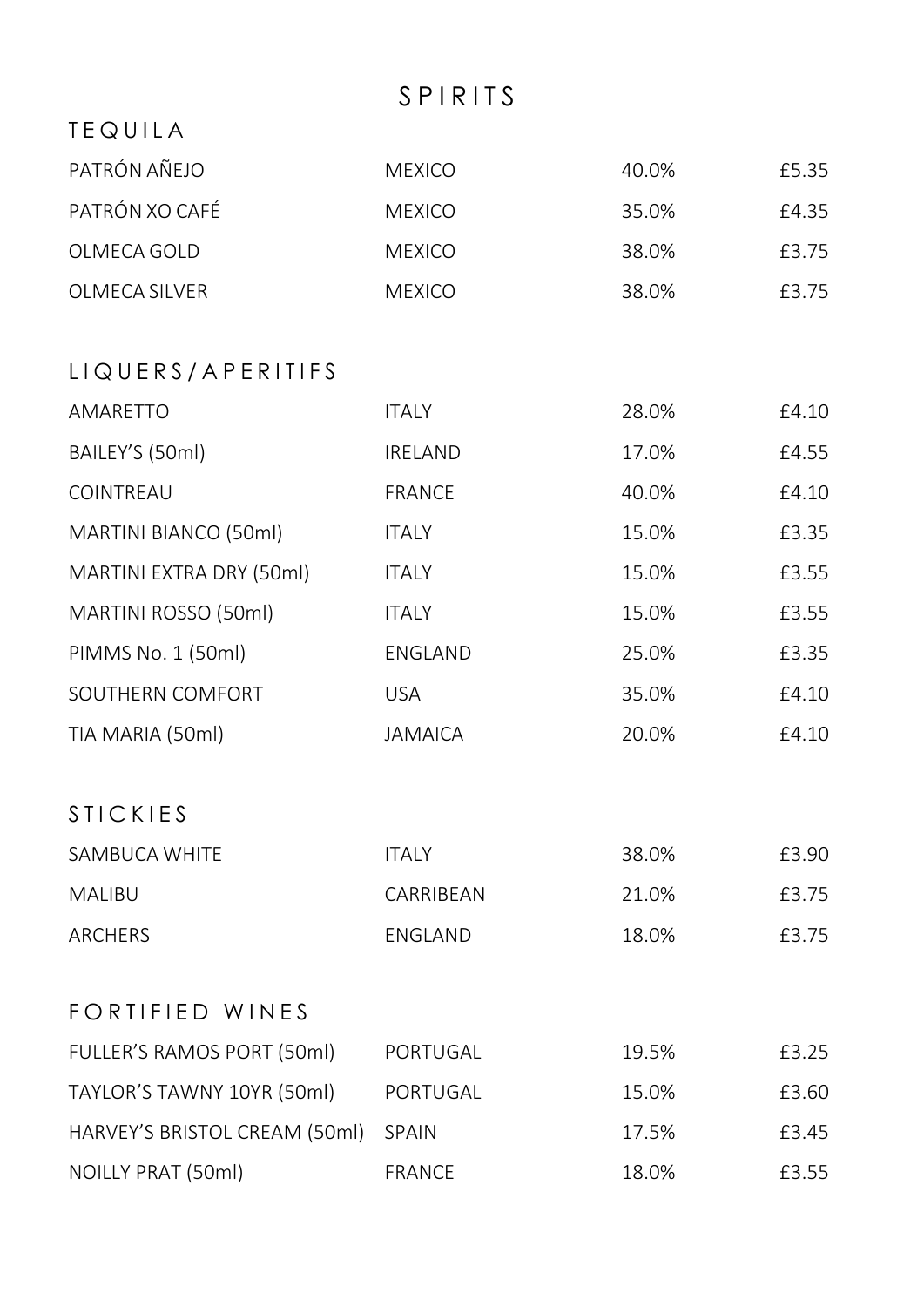## G I N

### Citrus & Zest

| TANQUERAY                            | LONDON, ENGLAND            | 43.1% | £3.70 |
|--------------------------------------|----------------------------|-------|-------|
| <b>BROCKMANS</b>                     | SURREY, ENGLAND            | 40%   | £4.90 |
| COLOMBIAN ORTODOXY AGED GIN COLOMBIA |                            | 43%   | £4.90 |
| CONKER                               | DORSET, ENGLAND            | 40%   | £4.70 |
| CORNER 53 - POMELO GIN               | HAMPSHIRE, ENGLAND         | 41%   | £4.95 |
| <b>MERMAID</b>                       | ISLE OF WIGHT, ENGLAND 42% |       | £4.85 |
| SILENT POOL                          | SURREY, ENGLAND            | 43%   | £5.05 |
| WILLIAM CHASE GB EXTRA DRY           | HEREFORD, ENGLAND          | 40%   | £4.55 |
| Floral                               |                            |       |       |
| <b>BATHTUB GIN</b>                   | ENGLAND                    | 43.3% | £4.90 |
| <b>BLOOM</b>                         | WARRINGTON, ENGLAND 40%    |       | £4.30 |
| <b>BOUDIER SAFFRON GIN</b>           | <b>FRANCE</b>              | 40%   | £4.30 |
| <b>G'VINE FLORASION</b>              | <b>FRANCE</b>              | 40%   | £4.90 |
| <b>HENDRICKS</b>                     | SCOTLAND                   | 41.4% | £4.65 |
| JINZU                                | SCOTLAND                   | 41.3% | £4.55 |
| Sweet Old Tom                        |                            |       |       |
| <b>HOXTON</b>                        | ENGLAND                    | 40%   | £4.90 |
| HAYMAN'S OLD TOM                     | <b>ENGLAND</b>             | 40%   | £4.30 |
| JENSEN'S OLD TOM                     | LONDON, ENGLAND            | 43%   | £4.90 |
| Herby                                |                            |       |       |
| <b>BOTANIST ISLAY DRY</b>            | SCOTLAND                   | 46%   | £4.80 |
| <b>GIN MARE</b>                      | SPAIN                      | 42.7% | £4.90 |
| MONKEY 47                            | <b>GERMANY</b>             | 47%   | £5.00 |
| PINK PEPPER GIN                      | <b>FRANCE</b>              | 44%   | £5.15 |
| <b>WINCHESTER DRY</b>                | ENGLAND                    | 44%   | £5.05 |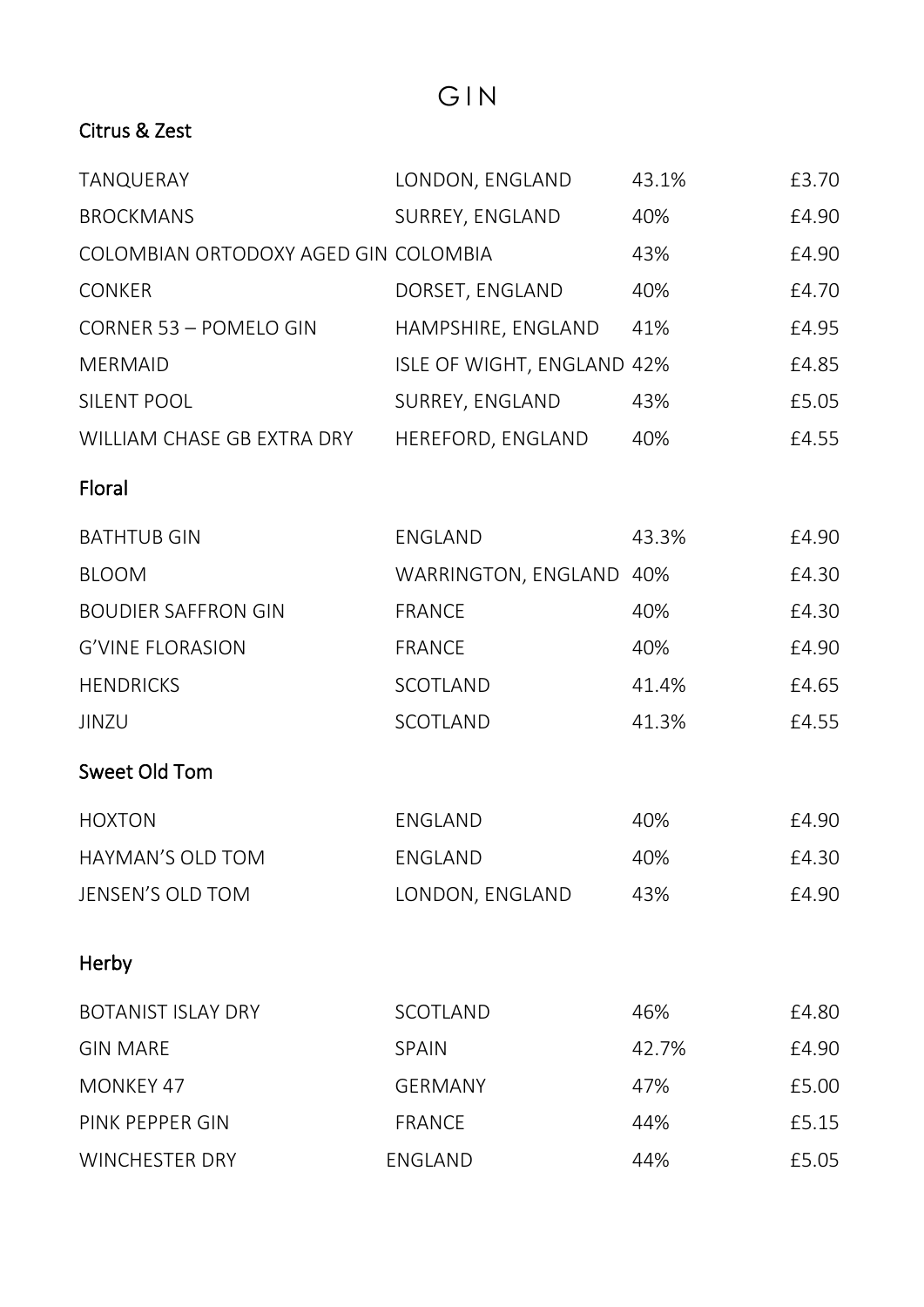G I N

### Navy Strength

| <b>HMS VICTORY</b>                              | ISLE OF WIGHT, ENGLAND 57% |       | £5.40 |
|-------------------------------------------------|----------------------------|-------|-------|
| Spicy                                           |                            |       |       |
| <b>BOLS GENEVER</b>                             | THE NETHERLANDS            | 42%   | £4.30 |
| <b>OPIHR</b>                                    | LONDON, ENGLAND            | 40%   | £4.90 |
| Flavoured                                       |                            |       |       |
| <b>BOE VIOLET GIN</b>                           | SCOTLAND                   | 41.5% | £4.90 |
| <b>PINKSTER</b>                                 | CAMBRIDGE, ENGLAND         | 37.5% | £4.65 |
| SIPSMITH STRAWBERRY SMASH                       | LONDON, ENGLAND            | 40%   | £4.70 |
| SIPSMITH LEMON DRIZZLE                          | LONDON, ENGLAND            | 40.4% | £4.70 |
| SIPSMITH ZESTY ORANGE                           | LONDON, ENGLAND            | 40%   | £4.60 |
| SIPSMITH SLOE GIN                               | LONDON, ENGLAND            | 29%   | £4.60 |
| SIPSMITH SIPSPRESSO GIN                         | LONDON, ENGLAND            | 40%   | £4.70 |
| WHTLEY NEIL RHUBARB & GINGER LIVERPOOL, ENGLAND |                            | 43%   | £4.60 |
| Dry                                             |                            |       |       |
| <b>JAWBOX BELFAST CUT GIN</b>                   | NORTHERN IRELAND           | 43%   | £4.90 |
| CAORUUN                                         | SPEYSIDE, SCOTLAND         | 43%   | £4.90 |
| <b>CHILGROVE</b>                                | W SUSSEX, ENGLAND          | 44%   | £5.05 |
|                                                 |                            |       |       |

| PLYMOUTH      | ENGLAND         | 41.2% | £4.30 |
|---------------|-----------------|-------|-------|
| SIPSMITH      | LONDON, ENGLAND | 41.6% | £4.55 |
| TANQUERAY TEN | LONDON, ENGLAND | 47.3% | £5.05 |

## FEVERTREE TONICS

| Tonic Water         | £2.75 |
|---------------------|-------|
| Light Tonic Water   | £2.65 |
| Flderflower Tonic   | £2.75 |
| Lemon Tonic         | £2.75 |
| Mediterranean Tonic | £2.75 |
| Aromatic Tonic      | £2.75 |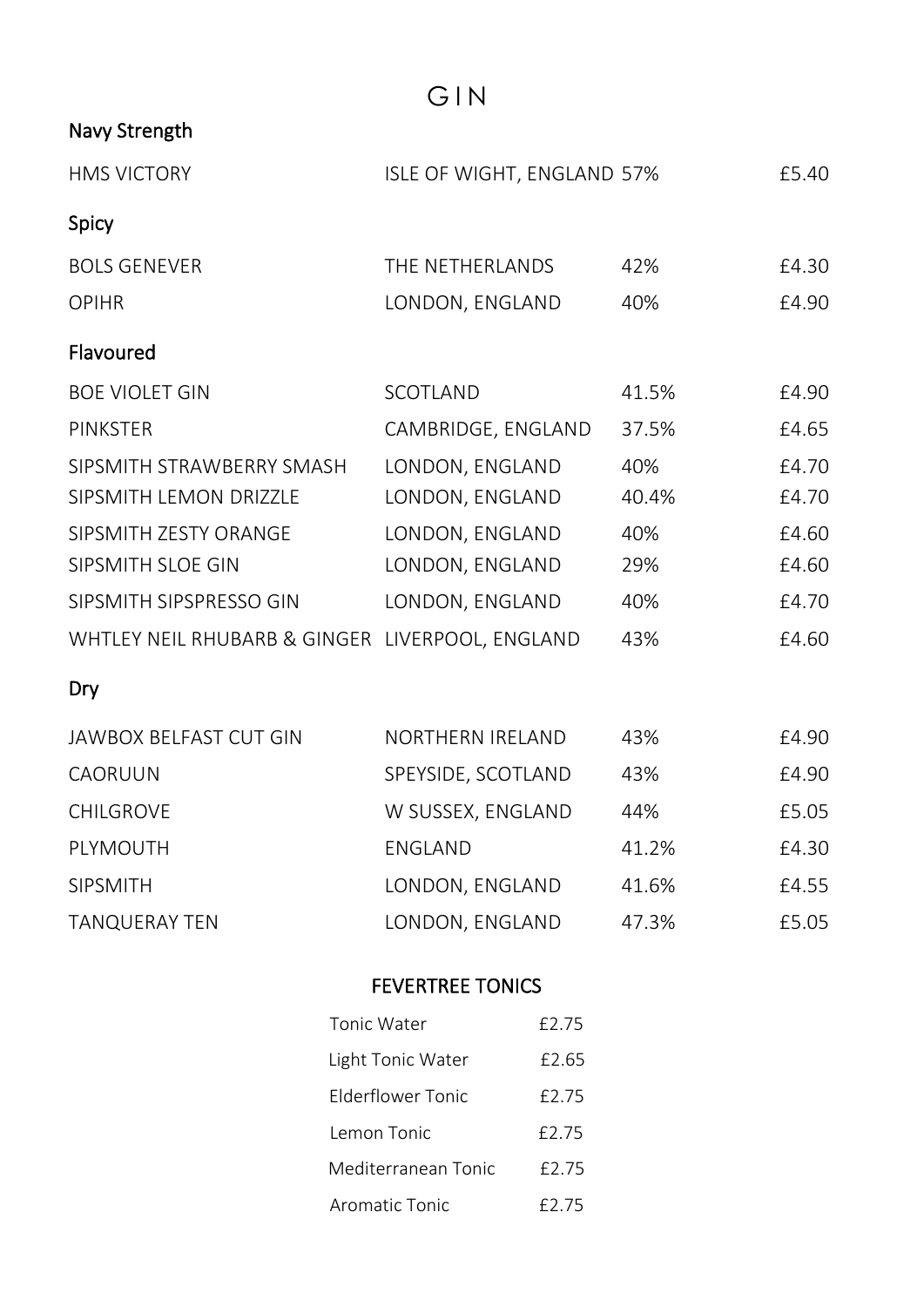## HOUSE SIGNATURE COCKTAILS

AMARETTO SOUR £7.50 *Disaronna Amaretto, fresh lime juice & topped with a cherry*

ROMSEY 75 £9 *Sipsmith Lemon Drizzle, sugar syrup, lemon juice & Prosecco*

APEROL SPRITZ £7.75 *The Italian Classic. Aperol is an Italian aperitif similar to Campari but sweeter in taste.*

> COSMOPOLITAN £7.50 *Absolut Citron, Cointreau, cranberry juice & a squeeze of lime*

ESPRESSO MARTINI £7.50 *Smirnoff Black, Tia Maria, Brewer Street Espresso & sugar syrup*

OLD FASHIONED £7.50 *Johnnie Walker Red Label, sugar syrup & angostura bitters*

> DRY MARTINI £7.50 *Tanqueray Ten & Extra Dry Martini*

NEGRONI £7.50 *Tanqueray gin, Campari & Martini Rosso*

FRENCH MARTINI £7.50 *Vodka, Chambord & Pineapple juice*

BLACK RUSSIAN £7.50 *Vodka, Coffee Liqueur & Cola*

BRAMBLE £6.75 *Tanqueray Gin, Crème de Mure & lemon syrup*

PORNSTAR MARTINI £8.50 *Absolut Vanilla, Liquer de la Passion, lime and a shot of Prosecco*

NOT SEE YOUR FAVOURITE? ASK AND WE'LL SEE WHAT WE CAN DO!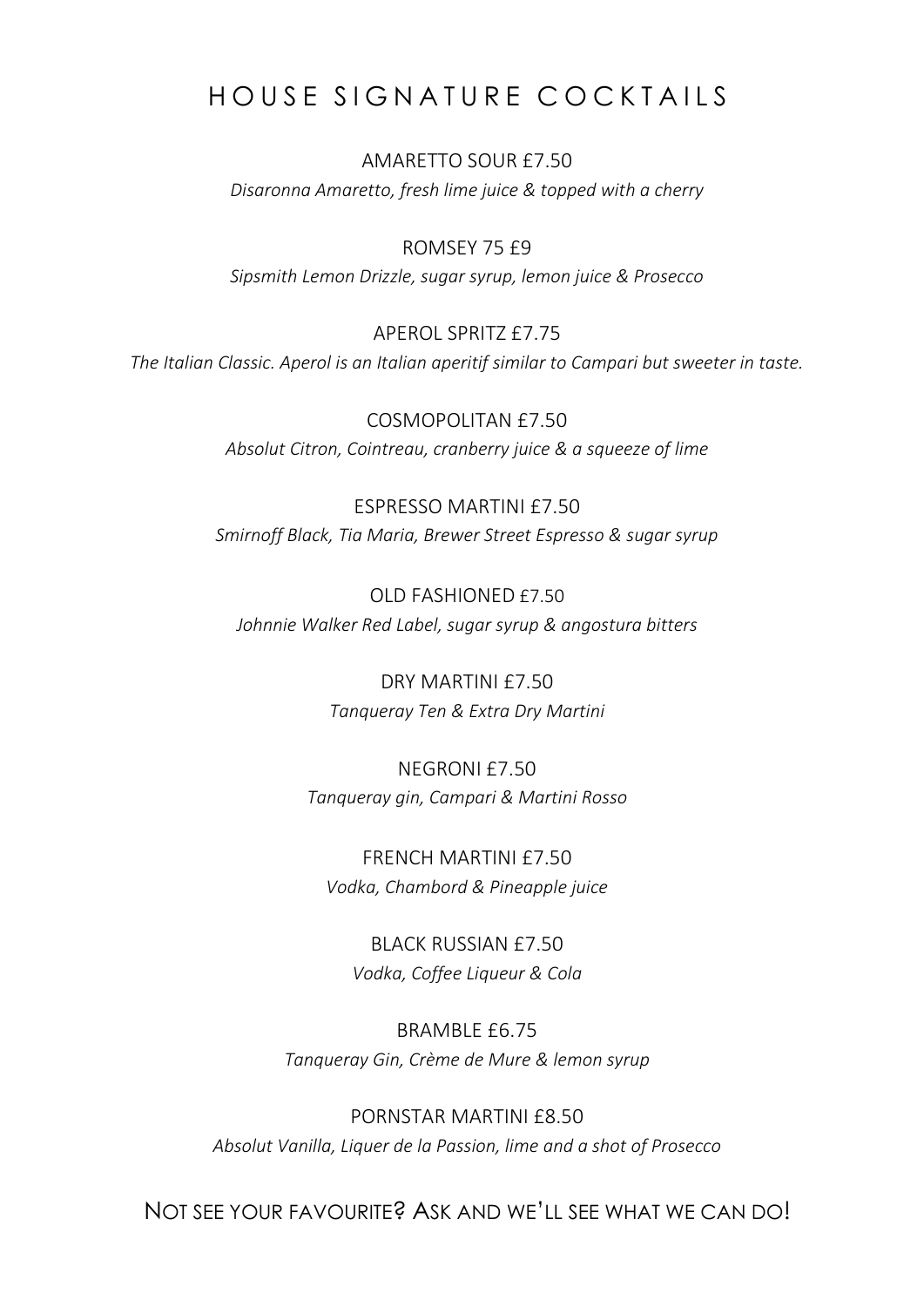

## WINTER TIPPLES

### FESTIVE ORANGE MULE £7.75 *Sipsmith Zesty Orange Gin paired with Fever-Tree Ginger Ale*

COFFEE & GINGER SPRITZ £10.50 *Sipsmith Sipsresso Gin, Fever-Tree Ginger Ale & chilled espresso*

WINTER BRAMBLE £10.25 *Hendrick's Lunar Gin, Fever-Tree Tonic & Chambord*

NITRO MULE £10.25 *Sipsmith Sipresso Gin & Fever-Tree Ginger Ale*

SAY IT AIN'T SLOE £7.75 *Sipsmith Sloe Gin & Fever-Tree Lemon Tonic*

## S E E DI I PM O C K TAILS

APPLEY NOJITO £7.00 *Crisp and refreshing - Seedlip Grove with fresh apple, mint and lime*

SOUR BLOSSOM £7.00 *Tropical and tart - Seedlip Grove, cranberry and orange*

LIGHT & STORMY £6.00 *Fresh and tangy - Seedlip Spice, lime and ginger ale*

SEEDLIP GINGER SPICE £6.00 *Light and warming – Seedlip Spice and gingerbread syrup*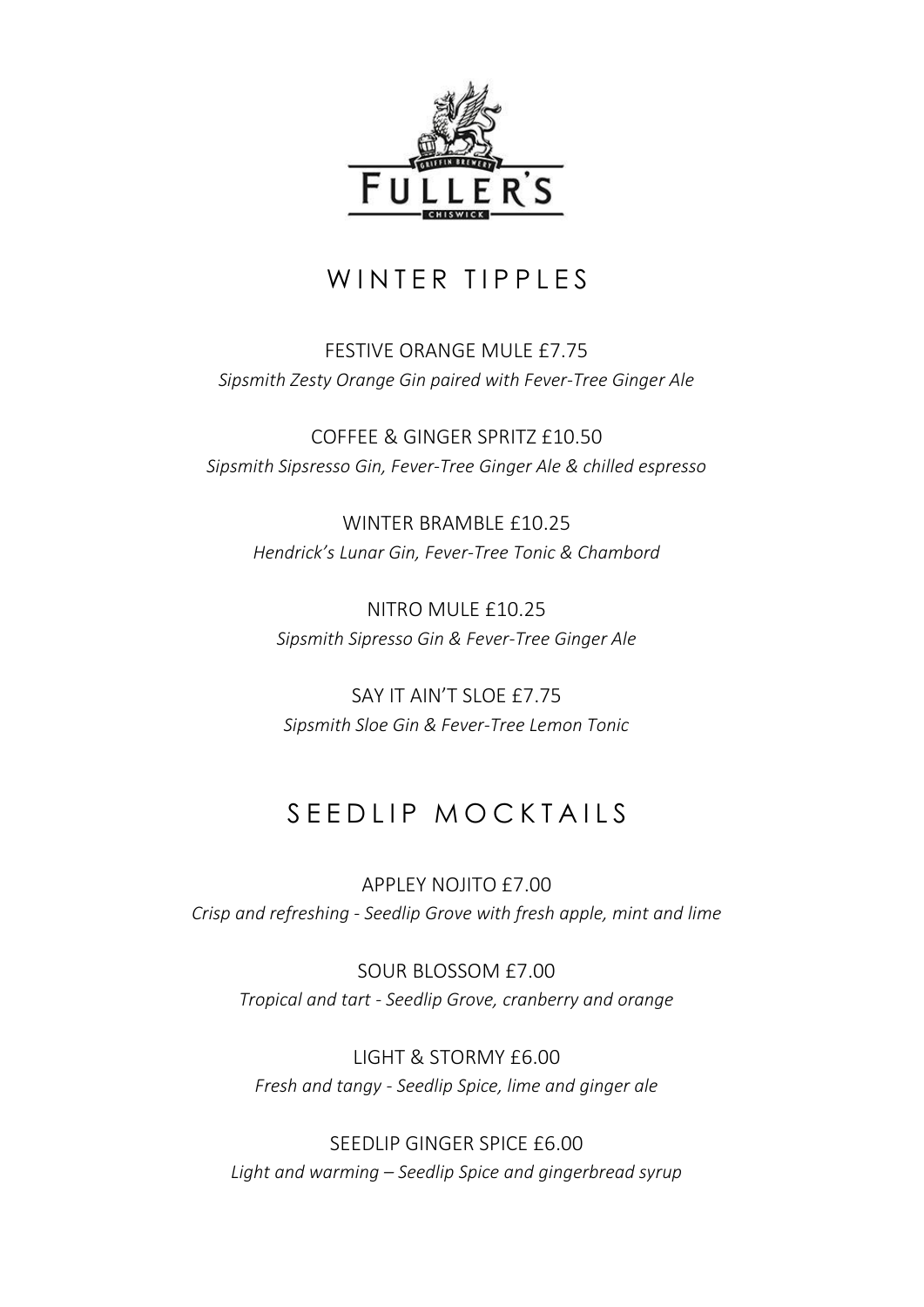## CHAMPAGNE & SPARKLING WINES

| BY THE GLASS                                                                         |      |           | 125ml                   | <b>Bottle</b> |
|--------------------------------------------------------------------------------------|------|-----------|-------------------------|---------------|
| Bolney Estate Bubbly Brut, West Sussex, England<br>English and oh so very good!      | (vg) | <b>NV</b> | £9.10                   | £44           |
| La Tordera Prosecco Extra Dry DOCG, Italy                                            | (vg) | <b>NV</b> | £6.80                   | £33.00        |
| BY THE BOTTLE                                                                        |      |           |                         |               |
| Pol Roger Reserve Brut, Epernay, France                                              | (vg) | <b>NV</b> |                         | £65           |
| Bollinger Brut, Ay, France                                                           |      | <b>NV</b> |                         | £75           |
| A3 Prosecco DOCG, Asolo, Italy<br>"Skinny" Prosecco. Less than half the normal sugar | (vg) | <b>NV</b> |                         | £33.50        |
| Furleigh Estate Rose Brut, Dorset, England                                           | (vg) | <b>NV</b> |                         | £49           |
| Laurent Perrier Cuvee Rose Brut, Tours-sur-Marne, Fr                                 | (vg) | <b>NV</b> |                         | £85.50        |
| Gabry Rose Brut, Treviso, Italy                                                      | (vg) | <b>NV</b> |                         | £28.50        |
| Court Garden Classic Cuvee NV East Sussex ENGLAND                                    | (vg) |           | 2014 Half Bottle £26.50 |               |

| Wine Worth Sharing                                                                 |      |  |               |  |
|------------------------------------------------------------------------------------|------|--|---------------|--|
| Saomi Prosecco Brut DOC, Treviso, Italy                                            | (vg) |  | NV Magnum £60 |  |
| Single vineyard Prosecco. Dry and lively                                           |      |  |               |  |
| A magnum is two standard 75cl bottles – perfect for sharing amongst groups of $4+$ |      |  |               |  |

## P U D D I N G & F O R T I F I E D W I N E S

|                                             |           |     | 100ml Bottle |  |
|---------------------------------------------|-----------|-----|--------------|--|
| Chateau Delmond Sauternes, Bordeaux, France | 37.5cl NV |     | £8.40 £29.50 |  |
| Fuller's Finest Reserve Ruby Port, Portugal | 75cl      | NV. | £6.50 £31.15 |  |

(vg) Suitable for vegans All wines and vintages subject to availability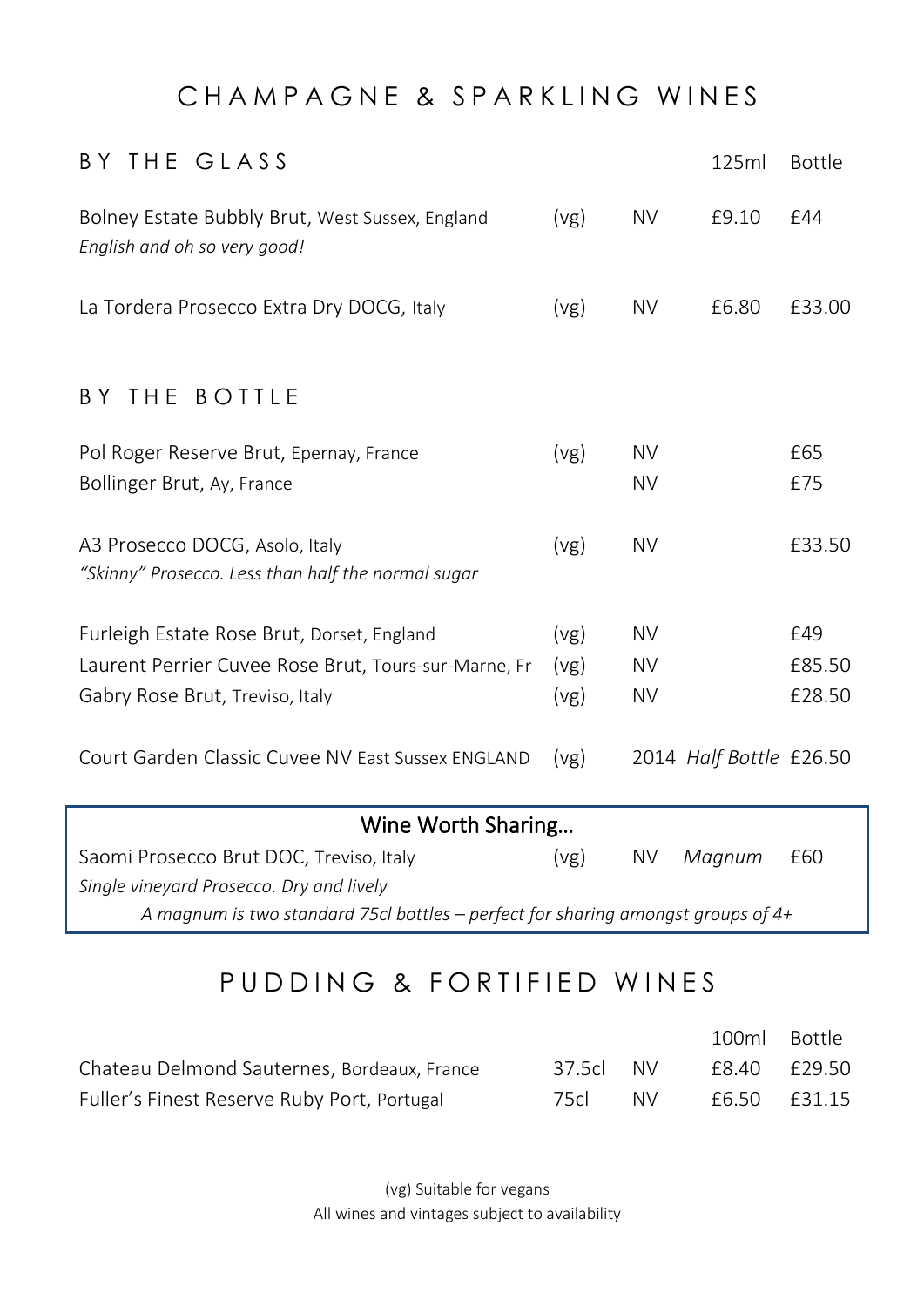## WHITE & ROSÉ

| WHITE                                                                                                   |      | 175ml | 250ml  |
|---------------------------------------------------------------------------------------------------------|------|-------|--------|
| Shoreline White, Western Cape, South Africa<br>Fruity & very easy drinking                              |      | £5.10 | £7.40  |
| Domaine Perhus Colombard/Sauvignon, Gascony, Fr<br>Zesty & mouth-wateringly fresh                       | (vg) | £5.60 | £8.10  |
| La Palma Chardonnay, Cachapoal, Chile<br>Unoaked, youthful and fruity                                   | (vg) | £5.80 | £8.30  |
| Folio Pinot Grigio DOC, Veneto, Italy<br>Light, crisp and refreshing                                    | (vg) | £5.40 | £7.70  |
| Picpoul de Pinet Chemin des Dames, Languedoc, Fr<br>Intense and lovely - textbook Marlborough Sauvignon | (vg) | £6.50 | £9.40  |
| Gavi di Gavi Villadoria, Piemonte, Italy<br>Bright, expressive, great intensity and length              | (vg) | £6.50 | £9.35  |
| Pazo de Villarei Albarino Rias Baixas Spain<br>Ripe fruit with a clean finish                           |      | £7.30 | £10.40 |
| Lanark Lane Sauvignon Blanc, Malborough, NZ<br>Intense and lovely, textbook Malborough Sauvignon Blanc  | (vg) | £8    | £11.50 |
| ROSE                                                                                                    |      | 175ml | 250ml  |
| Comino dei Prati Pinot Grigio Blush, Veneto, Italy<br>Fresh, light and easy to drink                    | (vg) | £5.80 | £8.30  |
| Etolie de Mer Rose, Pays d'Oc, France<br>Pale, pink and delicious                                       | (vg) | £6.50 | £9.40  |

| Wine Worth Sharing                                                                 |     |            |  |  |
|------------------------------------------------------------------------------------|-----|------------|--|--|
| Le Versant Grenache Rose, Pays d'Oc, France                                        | NV. | Magnum £48 |  |  |
| Dry and fresh with plenty of summer fruits                                         |     |            |  |  |
| A magnum is two standard 75cl bottles – perfect for sharing amongst groups of $4+$ |     |            |  |  |

(vg) Suitable for vegans All wines and vintages subject to availability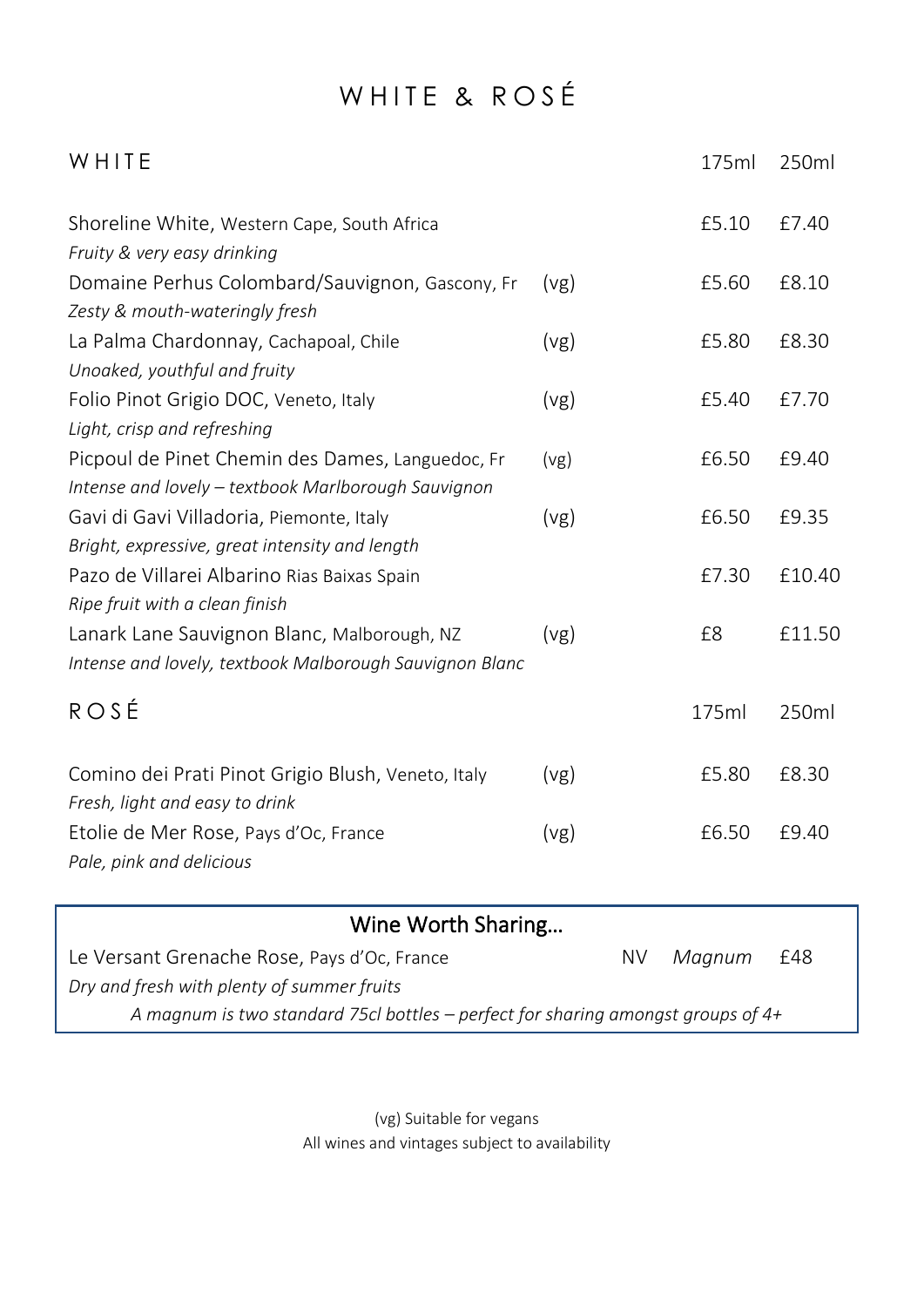## WHITE & ROSÉ

## FINE WHITE WINE BY THE GLASS VIA CORAVIN

The Coravin is a revolutionary device which enables wine to be served without the need to remove the cork – allowing us to offer you some of the finest options from our cellar by the glass. We change our Coravin offering each month, so there's always the chance to discover a new favourite.

(175ml) (250ml) Les Courtines Grand Reserve Blanc, Gascony, France (vg)  $\qquad 6.90$  £9.70 *Exceptional balance and full flavour from this luscious Gascony White. Plenty of lychee, gooseberry and pineapple on the nose.*

Sancerre, Domaine Durand, Loire, France **E9.50** £13.50 *A beautiful, delicately-oaked Burgundy. Peach, white blossoms and redcurrant on the nose with great depth and lovely length.*

Chablis 1er Cru 'Les Lys', Domaine Long-Depaquit, Burgundy, France (vg) £13.00 £18.50 *Classic villages in Burgundy from a top producer and superb expression of how spectacularly good White Burgundy can be.*

*For our full list of wines by the bottle, ask for our full wine list*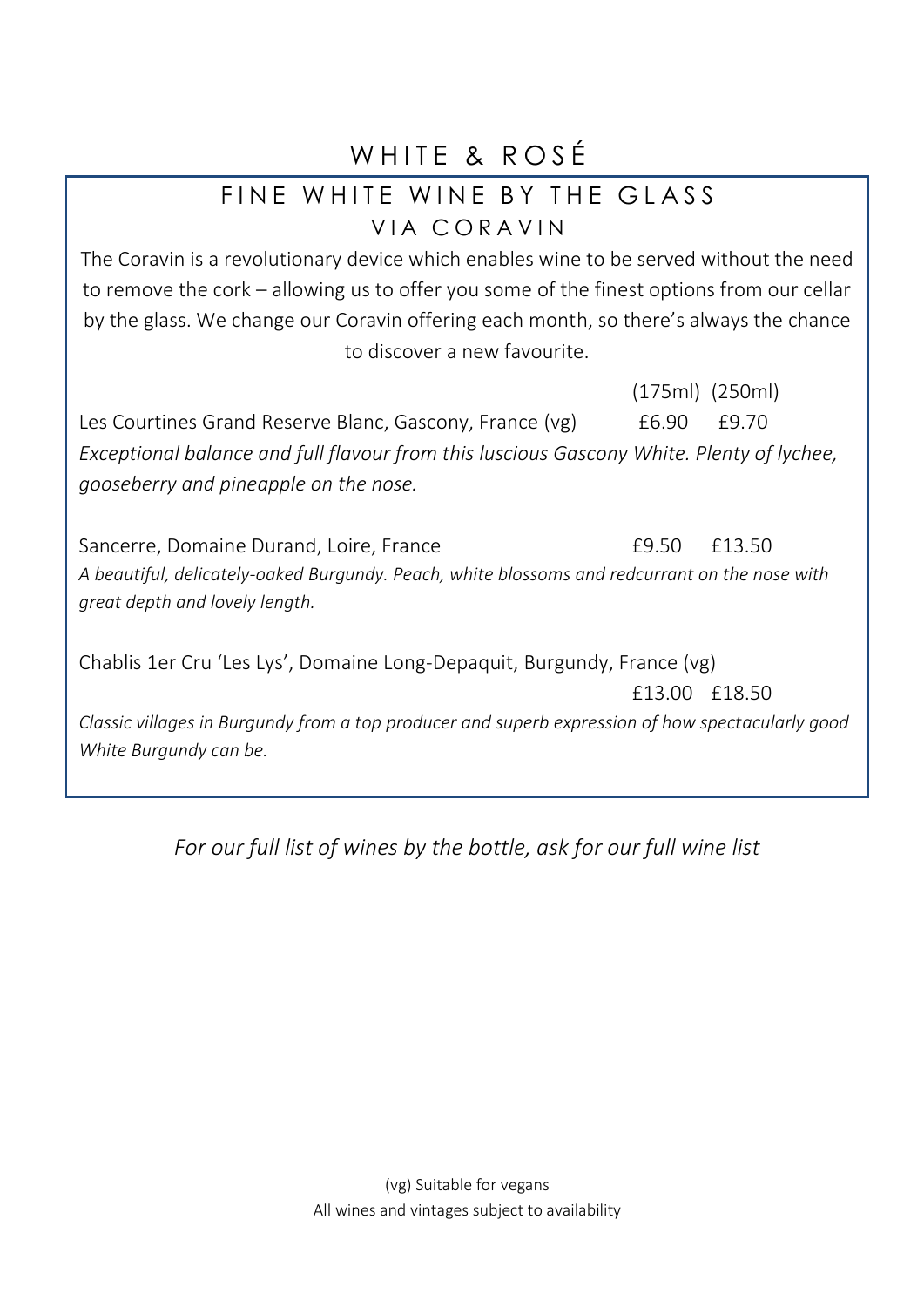## R E D

| RED                                                    | 175ml | 250ml  |
|--------------------------------------------------------|-------|--------|
| L'Artista Carmenere/Cabernet, Cachapoal, Chile<br>(vg) | £5.10 | £7.40  |
| Ripe, plummy and easy drinking                         |       |        |
| La Palma Merlot, Cachapoal, Chile<br>(vg)              | £5.60 | £8.10  |
| Smooth & ripe black fruits                             |       |        |
| Sollione Primitivo, Puglia, Italy                      | £5.80 | £8.30  |
| Ripe black fruit flavours                              |       |        |
| Les Cent Verres Pinot Noir, Pays d'Oc, France          | £6.30 | £9     |
| Pale, silky and sensual                                |       |        |
| Richland Black Shiraz, Riverina, Australia             | £6.10 | £8.80  |
| Smokey black fruit and spice                           |       |        |
| Rioja Crianza Rio del Rey, Rioja, Spain                | £6.75 | £9.70  |
| Lightly oaked, food friendly and very appropriate      |       |        |
| Cruz Alta Malbec Reserva, Mendoza, Argentina<br>(vg)   | £7    | f10.10 |
| Smooth and spicy, perfect with meat                    |       |        |
| Cotes du Rhone Domaine Sarrelon, Rhone, France<br>(vg) | £7.40 | £10.60 |
| Grenache blend, rich and earthy                        |       |        |
| Lanark Lane Pinot Noir, Malborough, New Zealand        | £7.80 | £11.20 |
| Deep, rich and sumptuously smooth                      |       |        |
|                                                        |       |        |

## Wine Worth Sharing…

| Meerlust Red. Stellenbosch. South Africa                                           | 2016 Maanum £60 |  |
|------------------------------------------------------------------------------------|-----------------|--|
| Lots of ripe, red fruits and lush spiceness                                        |                 |  |
| A magnum is two standard 75cl bottles – perfect for sharing amongst groups of $4+$ |                 |  |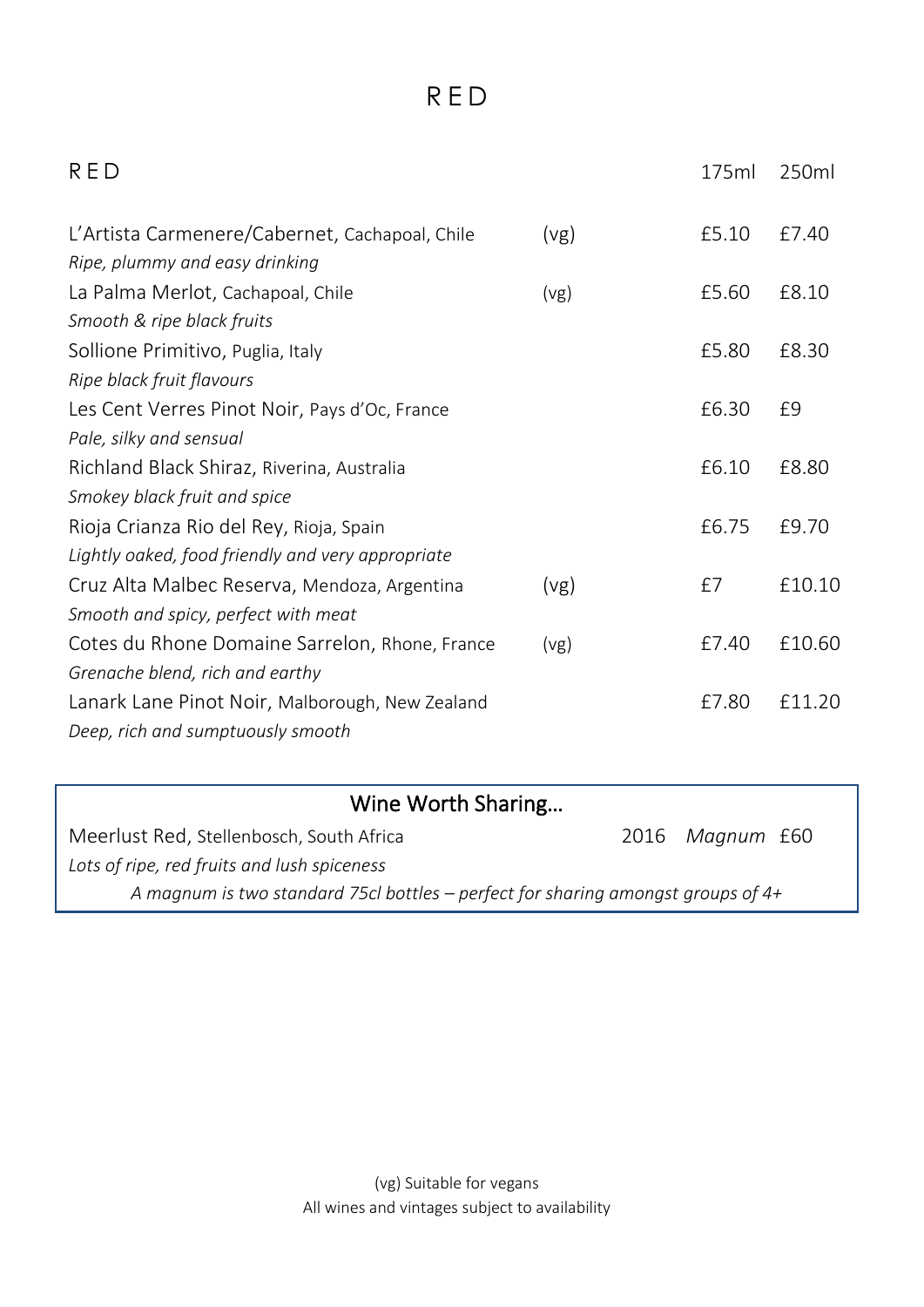### R E D

## FINE RED WINF BY THE GLASS VIA CORAVIN

The Coravin is a revolutionary device which enables wine to be served without the need to remove the cork – allowing us to offer you some of the finest options from our cellar by the glass. We change our Coravin offering each month, so there's always the chance to discover a new favourite.

(125ml) (175ml) Amarone Classico Cesari DOCG, Veneto, Italy **Election Classico E18.50** *Powerful and heart-warming, made with a blend of traditional varieties that are partially dried before fermentation, to concentrate flavours.*

St Estephe Ch. Les Ormes De Pez, Bordeaux, France F15.00 £21.40 *Left Bank Cabernet blend from an outstanding vintage and made by a great Chateau. Nicely mature now too. Drinking very well indeed.*

Nuits-St-Georges Bichot, Burgundy, France(vg) £16.85 £23.85 *Bichot make wonderful, award-winning Burgundies and their Nuit-St-Georges is no exception. Nicely mature with classic smoke and red berry character. Perfect for the colder months!*

*For our full list of wines by the bottle, ask for our full wine list*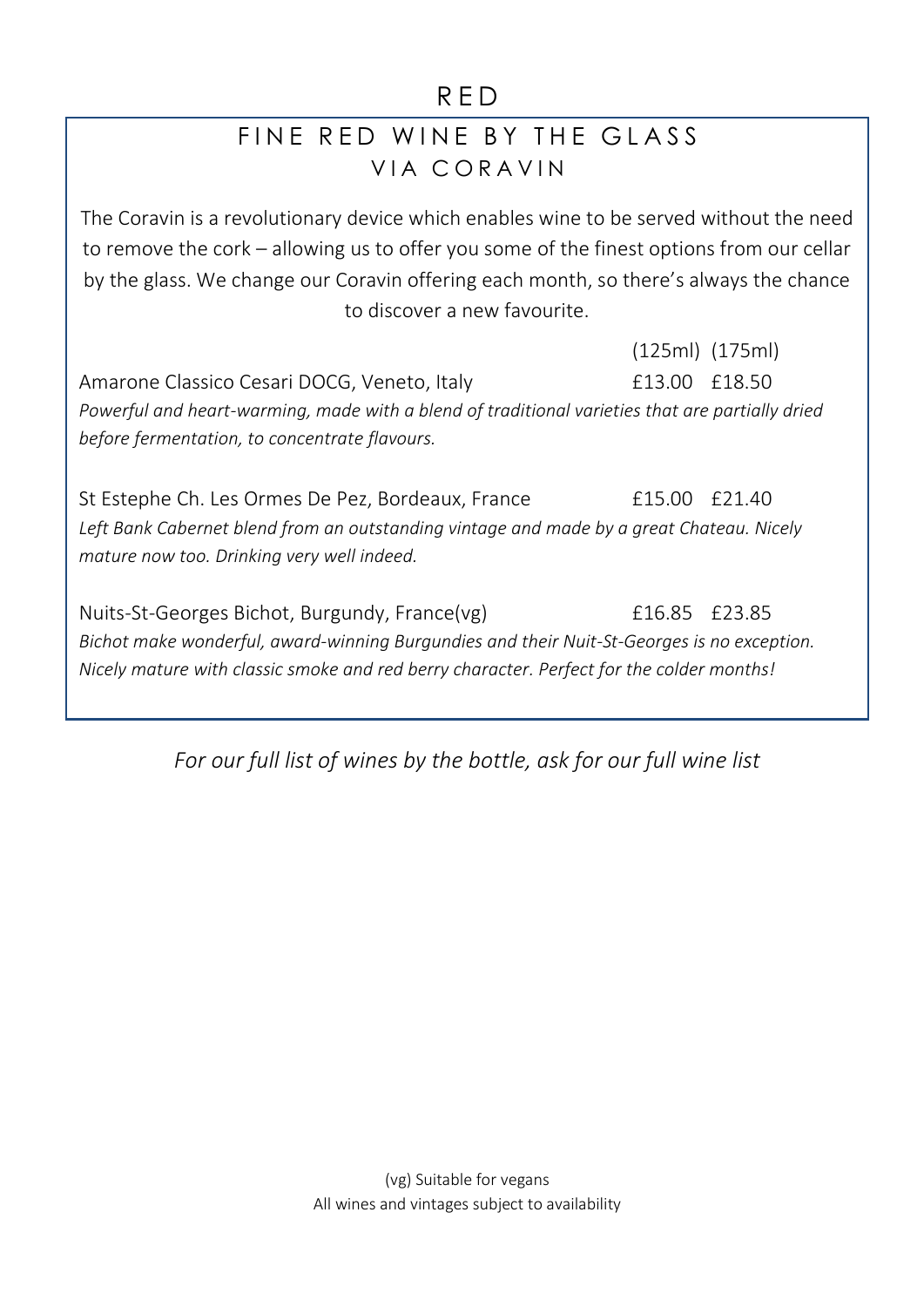## OUR CELLAR SELECTS

### *Our Cellar Select features some of our special, small parcel, lesser-known favourites that we think you'll love.*

### R E D S

|                                                                                                 | <b>Bottle</b> |  |
|-------------------------------------------------------------------------------------------------|---------------|--|
| Saint Clair Syrah, Hawkes Bay, New Zealand                                                      | £38.50        |  |
| Vibrantly racy red fruitiness. Hawkes Bay manages to produce style of Syrah that tastes like    |               |  |
| nowhere else in the world. Try it to believe it                                                 |               |  |
| Schnaitmann Spatburgunder, Wurttemberg, Ger. (Organic) (vg)                                     | £43.00        |  |
| A finely poised, blend of red fruitiness and savouriness with wild herbal hints. Only 12% ABV.  |               |  |
| Can be served at room temperature or slightly chilled.                                          |               |  |
| Paxton Shiraz/Grenache, McLaren Vale, Australia (Biodynamic) (vg)                               | £34.50        |  |
| Organic 'plus' viticulture and winemaking (based around lunar cycles) produces an energetic     |               |  |
| and brightly spicy, balanced wine.                                                              |               |  |
| Amarone Il Bosco DOCG, Valpolicella, Italy                                                      | £80.00        |  |
| We went shopping for the very best, most stylish Amarone we could find and selected this single |               |  |
| vineyard special. Wholesome and hearty - and then some.                                         |               |  |
|                                                                                                 |               |  |

### W H I T F S

|                                                                                                                                                    | <b>Bottle</b> |
|----------------------------------------------------------------------------------------------------------------------------------------------------|---------------|
| Nautilus Sauvignon Blanc, Marlborough NZ (vg)                                                                                                      | £41.50        |
| Using grapes sourced from some of Marlborough's best vineyard sites.                                                                               |               |
| Accentuated fresh passion fruit flavours and crisp, clean finish.                                                                                  |               |
| Philip Shaw No 11 Chardonnay, New South Wales, AUS(vg)                                                                                             | £51.00        |
| Elegant, cool climate Chardonnay from some Australia's loftiest vineyards in the<br>shadow of Mount Canobolas. An homage to great white Burgundies |               |
| Gundog Estate Wild Semillon, Hunter Valley, AUS                                                                                                    | £47.00        |
| From the home of Aussie Semillon using grapes grown with minimal use of Sulphur in                                                                 |               |
| the vineyard and during winemaking. Clean, textural and expressive.                                                                                |               |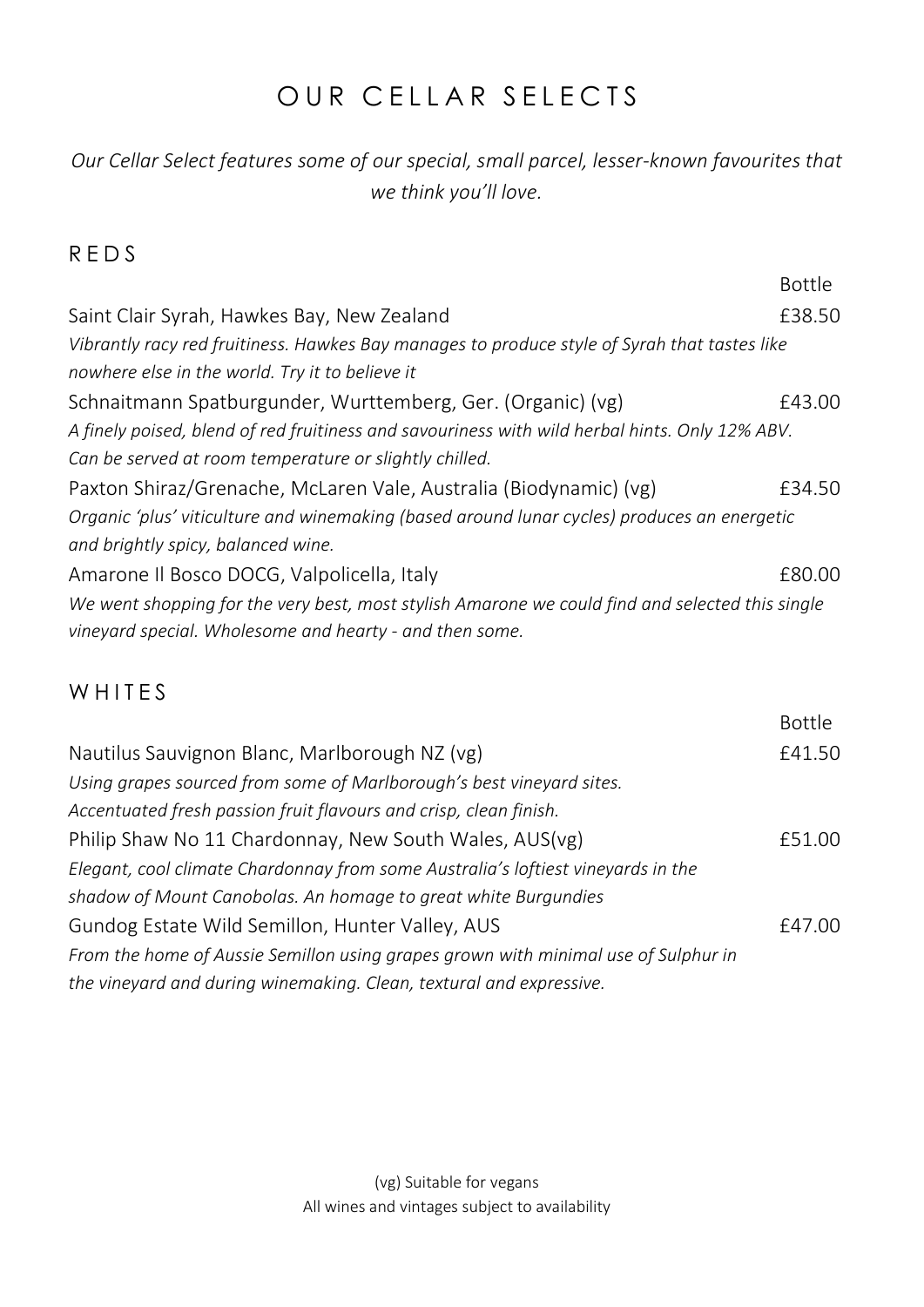## S O F T I F S

## R E F R E S H I N G

PEPSI (330ml) £2.80

### 7UP FREE (330ml) £2.75

### NO ADDED SUGAR

CAWSTON PRESS £2.75 Sparkling Rhubarb SOMETHING & NOTHING SELTZER £3.55 Yuzu – Hibiscus & Rose

### J U I C E S

### CORNISH ORCHARDS JUICES £3.05

Fresh Pressed Apple – Sparkling Apple - Sparkling Elderflower Presse Sparkling Orange & Lemon - Sparkling Cranberry & Raspberry

### M I X E R S

### BRITVIC BITTER LEMON £2.25

### BRITVIC GINGER ALE £2.40

#### FENTIMANS GINGER BEER £3.05

### TURNER & HARDY TOMATO JUICE £3.55

### Lively - Feisty

#### FEVERTREE £2.75

Tonic Water (£2.75) - Light Tonic Water (£2.65) – Light Elderflower Tonic – Light Lemon Tonic Light Mediterranean Tonic – Light Aromatic Tonic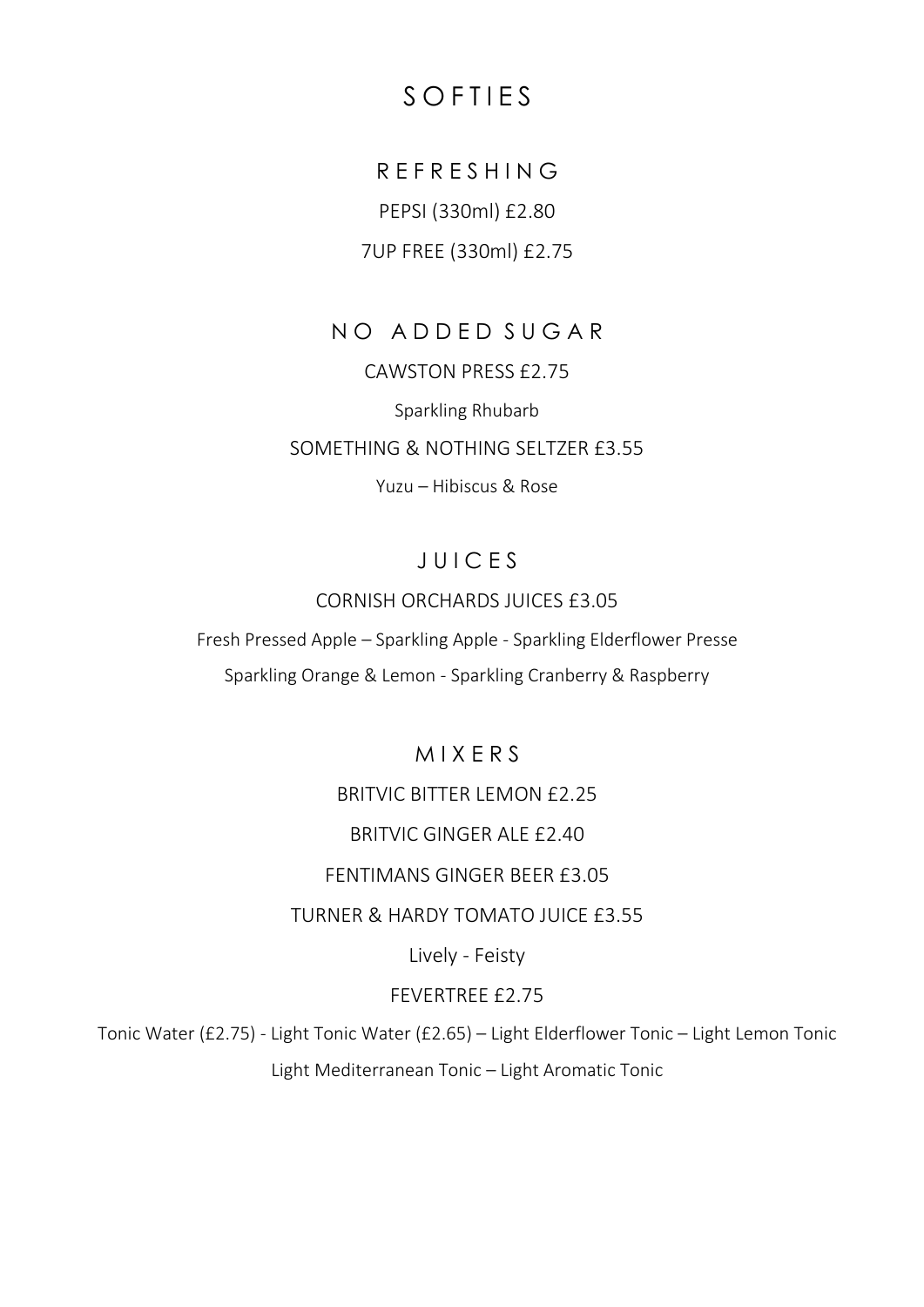## HOT DRINKS

### B R E W E R S T R E E T C O F F E E

AMERICANO £2.50

CAPPUCCINO £2.85

FLAT WHITE £2.85

LATTE £2.85

ESPRESSO £2 / £2.50

MOCHA £3

HOT CHOCOLATE £3

## S Y R U P S

*Vanilla, Gingerbread & Caramel syrups available*

## T E A P I G S All £2.00 a pot

Everyday Brew – Earl Grey – Green Tea – Super Fruit

Peppermint – Chamomile Flower

LIQUER COFFEES £5.75

Jamesons - Amaretto - Tia Maria - Bailey's Irish Cream - Cointreau